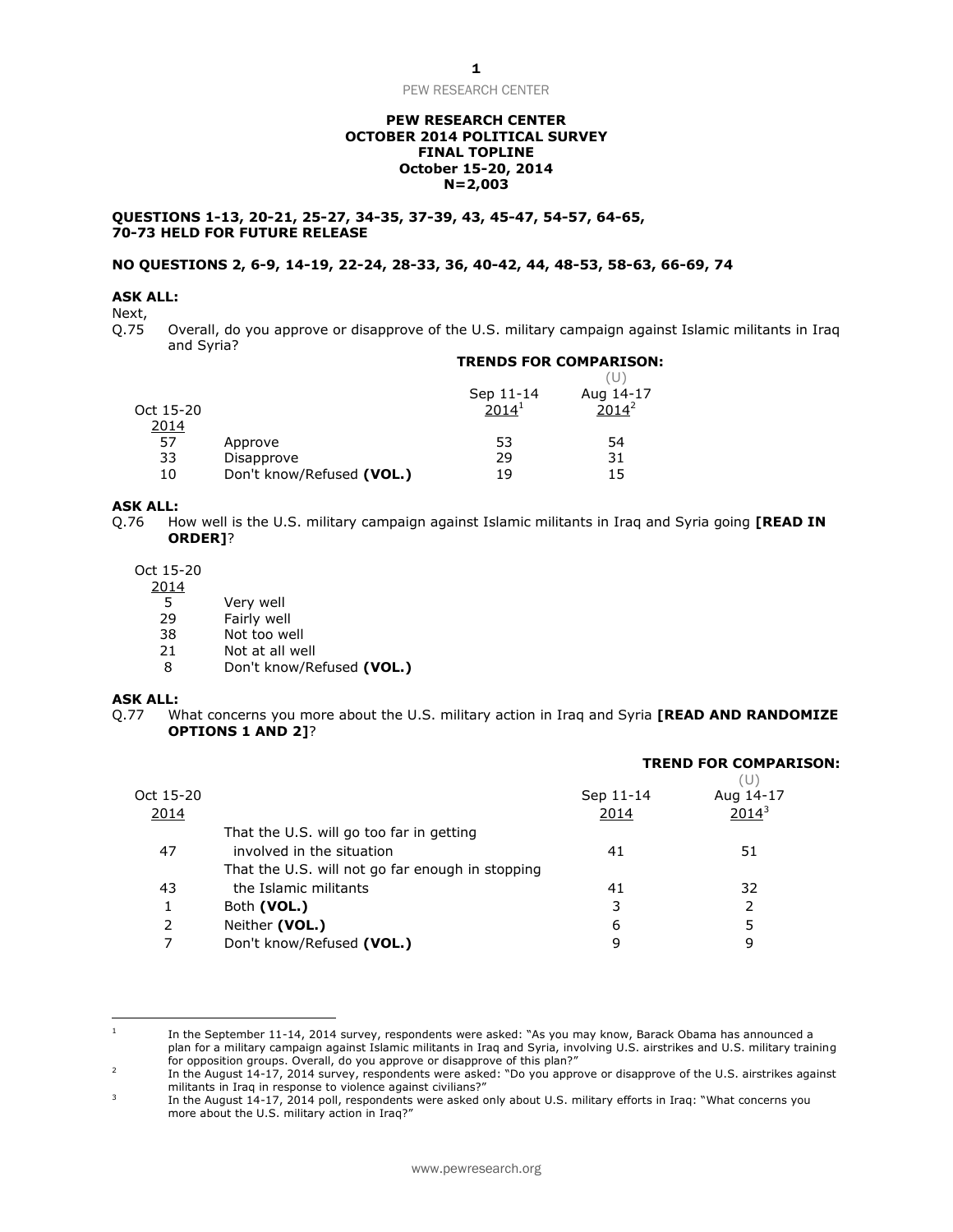## PEW RESEARCH CENTER

# **ASK ALL:**

Q.78 Do you think the U.S. and its allies have a clear goal in taking military action against Islamic militants in Iraq and Syria, or not?

|           |                           | <b>TREND FOR COMPARISON:</b> |           |
|-----------|---------------------------|------------------------------|-----------|
|           |                           | (Libya)                      |           |
| Oct 15-20 |                           | Mar 30-Apr 3                 | Mar 24-27 |
| 2014      |                           | 2011                         | 2011      |
| 30        | Yes, have a clear goal    | 30                           | 39        |
| 62        | No, do not                | 57                           | 50        |
| 8         | Don't know/Refused (VOL.) | 17                           | 11        |

# **ASK ALL:**

Q.79 Would you favor or oppose the U.S. sending ground troops to fight Islamic militants in Iraq and Syria?

Oct 15-20

2014

- 39 Favor
- 55 Oppose
- 6 Don't know/Refused **(VOL.)**

#### **ASK ALL:**

- Q.80 Do you think other countries that are allies of the United States are doing enough or not doing enough to help the U.S. military effort against Islamic militants in Iraq and Syria?
	- Oct 15-20
		- 2014
			- 17 Yes, doing enough
			- 73 No, not doing enough
			- 10 Don't know/Refused **(VOL.)**

## **TREND FOR COMPARISON:**

*Do you think other countries that are allies of the United States are doing enough or not doing enough to help the U.S. military effort in Afghanistan?*

*CNN/ORC Poll* Apr 3-5 2009 20 Yes, doing enough

- 
- 78 No, not doing enough<br>2 Don't know/Refused ( 2 Don't know/Refused **(VOL.)**

#### **NO QUESTIONS 81-82, 88-89**

## **QUESTIONS 83-87 PREVIOUSLY RELEASED**

#### **ASK ALL:**

PARTY In politics TODAY, do you consider yourself a Republican, Democrat, or independent? **ASK IF INDEP/NO PREF/OTHER/DK/REF (PARTY=3,4,5,9):** PARTYLN As of today do you lean more to the Republican Party or more to the Democratic Party?

|                     |            |          |                        | (VOL.) | (VOL.) |        |      |      |
|---------------------|------------|----------|------------------------|--------|--------|--------|------|------|
|                     |            |          |                        | No     | Other  | (VOL.) | Lean | Lean |
|                     | Republican | Democrat | Independent preference |        | party  | DK/Ref | Rep  | Dem  |
| Oct 15-20, 2014     | 24         | 33       | 38                     |        | $\ast$ |        | 13   | 17   |
| Sep 2-9, 2014       | 24         | 33       | 38                     |        |        |        | 15   | 15   |
| Aug 20-24, 2014     | 24         | 31       | 37                     | 4      |        | 4      | 15   | 16   |
| Jul 8-14, 2014      | 25         | 34       | 37                     |        |        |        | 16   | 15   |
| Apr 23-27, 2014     | 24         | 30       | 41                     |        |        |        | 18   | 17   |
| Jan 23-Mar 16, 2014 | 22         | 31       | 41                     | 3      |        |        | 17   | 17   |
| Feb 14-23, 2014     | 22         | 32       | 39                     |        |        |        | 14   | 17   |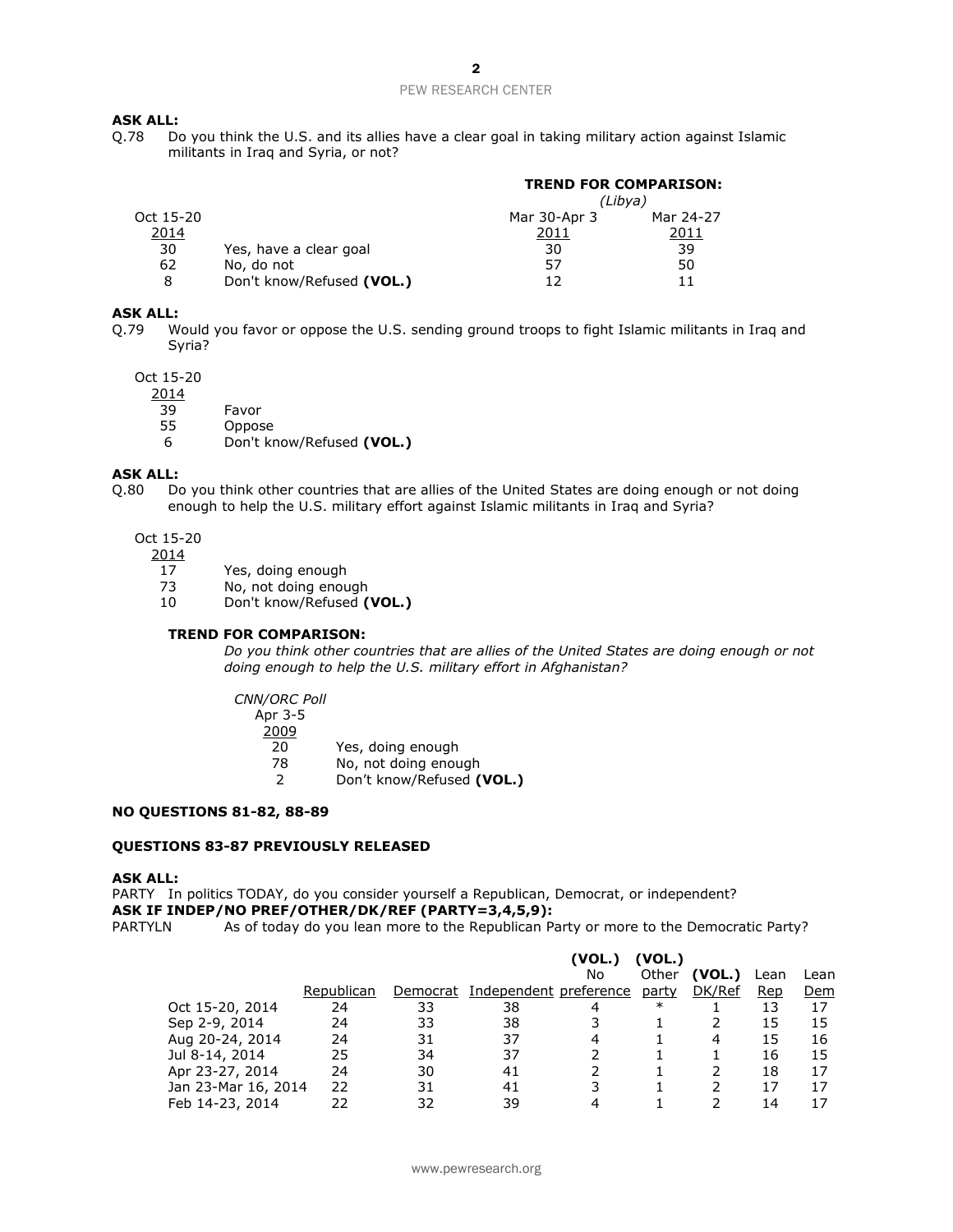## PEW RESEARCH CENTER

# **PARTY/PARTYLN CONTINUED...**

|                      |            |          |                        | (VOL.)                  | (VOL.)       |                |            |      |
|----------------------|------------|----------|------------------------|-------------------------|--------------|----------------|------------|------|
|                      |            |          |                        | <b>No</b>               | Other        | (VOL.)         | Lean       | Lean |
|                      | Republican | Democrat | Independent preference |                         | party        | DK/Ref         | <b>Rep</b> | Dem  |
| Jan 15-19, 2014      | 21         | 31       | 41                     | 3                       | 1            | 2              | 18         | 16   |
| Dec 3-8, 2013        | 24         | 34       | 37                     | 3                       | $\ast$       | $\overline{2}$ | 17         | 15   |
| Oct 30-Nov 6, 2013   | 24         | 32       | 38                     | $\overline{\mathbf{4}}$ | $\ast$       | $\overline{2}$ | 16         | 14   |
| Oct 9-13, 2013       | 25         | 32       | 37                     | 3                       | $\mathbf{1}$ | 3              | 16         | 18   |
| <b>Yearly Totals</b> |            |          |                        |                         |              |                |            |      |
| 2013                 | 23.9       | 32.1     | 38.3                   | 2.9                     | $.5\,$       | 2.2            | 16.0       | 16.0 |
| 2012                 | 24.7       | 32.6     | 36.4                   | 3.1                     | $.5\,$       | 2.7            | 14.4       | 16.1 |
| 2011                 | 24.3       | 32.3     | 37.4                   | 3.1                     | .4           | 2.5            | 15.7       | 15.6 |
| 2010                 | 25.2       | 32.7     | 35.2                   | 3.6                     | .4           | 2.8            | 14.5       | 14.1 |
| 2009                 | 23.9       | 34.4     | 35.1                   | 3.4                     | $\cdot$      | 2.8            | 13.1       | 15.7 |
| 2008                 | 25.7       | 36.0     | 31.5                   | 3.6                     | .3           | 3.0            | 10.6       | 15.2 |
| 2007                 | 25.3       | 32.9     | 34.1                   | 4.3                     | .4           | 2.9            | 10.9       | 17.0 |
| 2006                 | 27.8       | 33.1     | 30.9                   | 4.4                     | .3           | 3.4            | 10.5       | 15.1 |
| 2005                 | 29.3       | 32.8     | 30.2                   | 4.5                     | .3           | 2.8            | 10.3       | 14.9 |
| 2004                 | 30.0       | 33.5     | 29.5                   | 3.8                     | $\cdot$      | 3.0            | 11.7       | 13.4 |
| 2003                 | 30.3       | 31.5     | 30.5                   | 4.8                     | .5           | 2.5            | 12.0       | 12.6 |
| 2002                 | 30.4       | 31.4     | 29.8                   | 5.0                     | .7           | 2.7            | 12.4       | 11.6 |
| 2001                 | 29.0       | 33.2     | 29.5                   | 5.2                     | .6           | 2.6            | 11.9       | 11.6 |
| 2001 Post-Sept 11    | 30.9       | 31.8     | 27.9                   | 5.2                     | .6           | 3.6            | 11.7       | 9.4  |
| 2001 Pre-Sept 11     | 27.3       | 34.4     | 30.9                   | 5.1                     | $.6\,$       | 1.7            | 12.1       | 13.5 |
| 2000                 | 28.0       | 33.4     | 29.1                   | 5.5                     | $.5\,$       | 3.6            | 11.6       | 11.7 |
| 1999                 | 26.6       | 33.5     | 33.7                   | 3.9                     | $.5\,$       | 1.9            | 13.0       | 14.5 |
| 1998                 | 27.9       | 33.7     | 31.1                   | 4.6                     | .4           | 2.3            | 11.6       | 13.1 |
| 1997                 | 28.0       | 33.4     | 32.0                   | 4.0                     | .4           | 2.3            | 12.2       | 14.1 |
| 1996                 | 28.9       | 33.9     | 31.8                   | 3.0                     | .4           | 2.0            | 12.1       | 14.9 |
| 1995                 | 31.6       | 30.0     | 33.7                   | 2.4                     | .6           | 1.3            | 15.1       | 13.5 |
| 1994                 | 30.1       | 31.5     | 33.5                   | 1.3                     | $-$          | 3.6            | 13.7       | 12.2 |
| 1993                 | 27.4       | 33.6     | 34.2                   | 4.4                     | 1.5          | 2.9            | 11.5       | 14.9 |
| 1992                 | 27.6       | 33.7     | 34.7                   | 1.5                     | $\Omega$     | 2.5            | 12.6       | 16.5 |
| 1991                 | 30.9       | 31.4     | 33.2                   | 0                       | 1.4          | 3.0            | 14.7       | 10.8 |
| 1990                 | 30.9       | 33.2     | 29.3                   | 1.2                     | 1.9          | 3.4            | 12.4       | 11.3 |
| 1989                 | 33         | 33       | 34                     | $-$                     | $-$          | $-$            | $-$        | --   |
| 1987                 | 26         | 35       | 39                     | $-$                     | --           | $-$            | $-$        | $-$  |

#### **ASK REPUBLICANS AND REPUBLICAN LEANERS ONLY (PARTY=1 OR PARTYLN=1):**

TEAPARTY3 From what you know, do you agree or disagree with the Tea Party movement, or don't you have an opinion either way?

# **BASED ON REPUBLICANS AND REPUBLICAN LEANERS [N=810]:**

|                     |              |                 |            | (VOL.)   |         | Not       |
|---------------------|--------------|-----------------|------------|----------|---------|-----------|
|                     |              |                 | No opinion | Haven't  | (VOL.)  | heard of/ |
|                     | <u>Agree</u> | <u>Disagree</u> | either way | heard of | Refused | <u>DK</u> |
| Oct 15-20, 2014     | 32           | 8               | 56         |          |         |           |
| Sep 2-9, 2014       | 38           | 10              | 50         |          |         |           |
| Aug 20-24, 2014     | 34           | 10              | 53         | $\ast$   |         |           |
| Jul 8-14, 2014      | 35           | 12              | 50         | 2        |         |           |
| Apr 23-27, 2014     | 33           | 11              | 54         |          |         |           |
| Jan 23-Mar 16, 2014 | 37           | 11              | 50         |          |         |           |
| Feb 14-23, 2014     | 36           | 9               | 54         |          |         |           |
| Jan 15-19, 2014     | 35           | 12              | 52         |          |         |           |
| Dec 3-8, 2013       | 32           | 9               | 57         |          |         |           |
| Oct 30-Nov 6, 2013  | 40           | 9               | 48         |          |         |           |
| Oct 9-13, 2013      | 41           | 11              | 45         |          |         |           |
| Sep 4-8, 2013       | 35           | 9               | 54         |          |         |           |
| Jul 17-21, 2013     | 37           | 10              | 50         |          |         |           |
| Jun 12-16, 2013     | 44           | 9               | 46         |          |         |           |
| May 23-26, 2013     | 41           |                 | 48         |          |         |           |